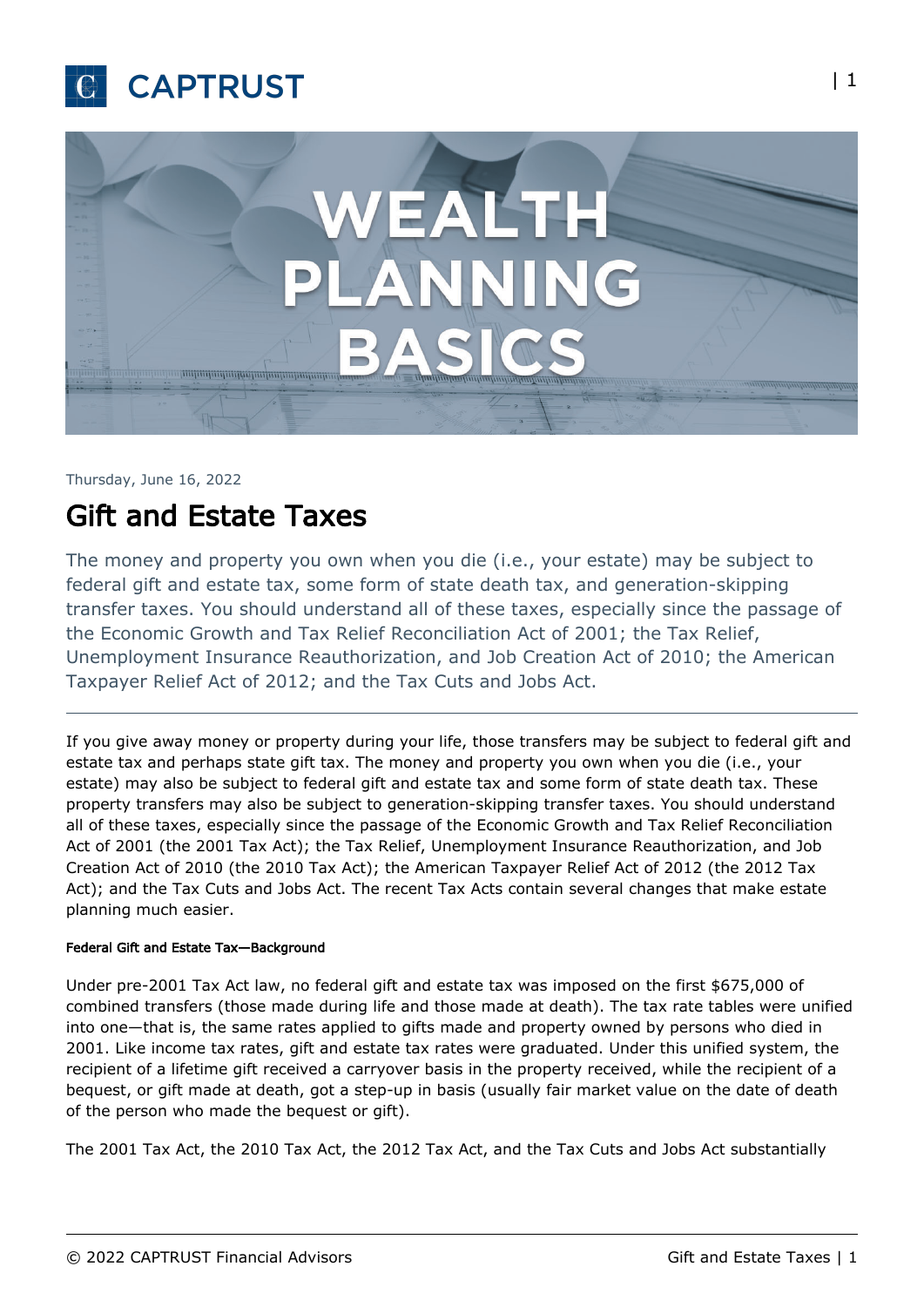

changed this tax regime.

#### Federal Gift and Estate Tax—Current

The 2001 Tax Act increased the applicable exclusion amount for gift tax purposes to \$1 million through 2010. The applicable exclusion amount for estate tax purposes gradually increased over the years until it reached \$3.5 million in 2009. The 2010 Tax Act repealed the estate tax for 2010 (and taxpayers received a carryover income tax basis in the property transferred at death), or taxpayers could elect to pay the estate tax (and get the step-up in basis). The 2010 Tax Act also re-unified the gift and estate tax and increased the applicable exclusion amount to \$5,120,000 in 2012. The top gift and estate tax rate was 35 percent in 2012. The 2012 Tax Act increased the applicable exclusion amount to \$5,490,000 (in 2017) and the top gift and estate tax rate to 40 percent (in 2013 and later years). The Tax Cuts and Jobs Act, signed into law in December 2017, doubled the gift and estate tax exclusion amount and the GST tax exemption (see below) to \$11,180,000 in 2018. The amount is \$12,060,000 in 2022 (\$11,700,000 in 2021). After 2025, they are scheduled to revert to their pre-2018 levels and cut by about one-half.

However, many transfers can still be made tax free, including:

- Gifts to your U.S. citizen spouse; you may give up to \$164,000 in 2022 (\$159,000 in 2021) tax free to your noncitizen spouse
- Gifts to qualified charities
- Gifts totaling up to \$16,000 (in 2022, \$15,000 in 2021) to any one person or entity during the tax year, or \$32,000 (in 2022, \$30,000 in 2021) if the gift is made by both you and your spouse (and you are both U.S. citizens)
- Amounts paid on behalf of any individual as tuition to an educational organization or to any person who provides medical care for an individual

#### Federal Generation-Skipping Transfer Tax

The federal generation-skipping transfer (GST) tax imposes tax on transfers of property you make, either during life or at death, to someone who is two or more generations below you, such as a grandchild. The GST tax is imposed in addition to, not instead of, federal gift and estate tax. You need to be aware of the GST tax if you make cumulative generation-skipping transfers in excess of the GST tax exemption (\$12,060,000 in 2022, \$11,700,000 in 2021). A flat tax equal to the highest estate tax bracket in effect in the year you make the transfer (40 percent in 2021 and 2022) is imposed on every transfer you make after your exemption has been exhausted.

#### State Transfer Taxes

Currently, a few states impose a gift tax, and a few states impose a generation-skipping transfer tax. Some states also impose a death tax, which could be in the form of estate tax, inheritance tax, or credit estate tax (also known as a sponge or pickup tax). Contact an attorney or your state's department of revenue or taxation to find out more information.

Source: Broadridge Investor Communication Solutions, Inc.

# Legal Notice

This document is intended to be informational only. CAPTRUST does not render legal, accounting, or tax advice.